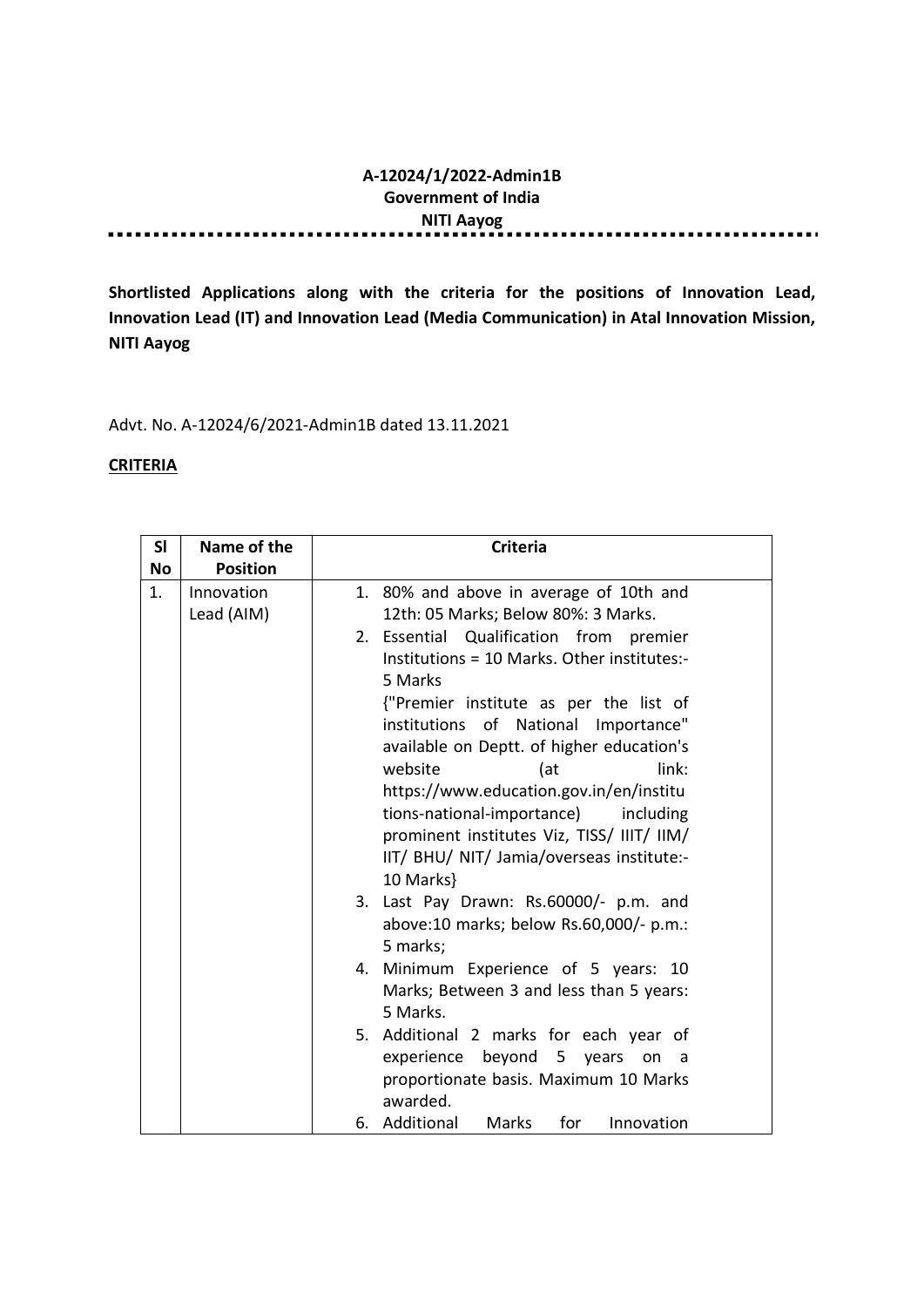|    |                        | Experience: startup founding, ecosystem                |
|----|------------------------|--------------------------------------------------------|
|    |                        | building /services /Intellectual Property              |
|    |                        | Rights/ Venture Capital) = 10 Marks                    |
|    |                        |                                                        |
|    |                        |                                                        |
|    |                        | <b>Maximum marks:- 55</b>                              |
|    |                        | <b>Cut-off:- 40.2</b>                                  |
|    |                        | Total screened candidates:- 37 (with one double entry) |
|    |                        | <b>Net screened candidates:- 36</b>                    |
|    |                        |                                                        |
|    |                        | No. of advertised position - 03                        |
| 2. | Innovation             | 1. 70% and above in average of 10th and 12th:          |
|    | Lead (IT)              | 05 Marks; Below 70%: 03 Marks.                         |
|    |                        | 2. 75% and above in Essential Qualification: 15        |
|    |                        | Marks; Below 75%=10 Marks.                             |
|    |                        | 3. Essential<br>Qualification<br>from<br>premier       |
|    |                        | Institutions = 10 Marks. Other institutes:- 5          |
|    |                        | <b>Marks</b>                                           |
|    |                        | {"Premier institute<br>as per the list of              |
|    |                        | institutions of National Importance" available         |
|    |                        | on Deptt. of higher education's website (at            |
|    |                        | link:                                                  |
|    |                        | https://www.education.gov.in/en/institutions-          |
|    |                        | national-importance)<br>including prominent            |
|    |                        | institutes Viz, TISS/IIIT/IIM/IIT/ BHU/NIT/            |
|    |                        | Jamia/overseas institute:-10 Marks}                    |
|    |                        | 4. Last pay drawn Rs.55,000/- p.m. and above: 10       |
|    |                        | Marks; Below Rs.55,000/- p.m.: 5 marks.                |
|    |                        | Minimum Experience of 4 years: 10 Marks; 3-4<br>5.     |
|    |                        | years: 5 Marks.                                        |
|    |                        | 6. Additional 2 marks for each year of experience      |
|    |                        | beyond 4 years on a proportionate basis.               |
|    |                        | Maximum 10 Marks awarded.                              |
|    |                        |                                                        |
|    |                        | <b>Maximum Marks:- 60</b>                              |
|    |                        | <b>Cut-off:- 52.8</b>                                  |
|    |                        | <b>Total screened candidates:- 07</b>                  |
|    |                        | No. of advertised position - 1                         |
| 3. | <b>Innovation Lead</b> |                                                        |
|    | (Media                 | 70% and above in average of 10th and 12th: 05<br>1.    |
|    | Communication)         | Marks; Below 70%: 03 Marks.                            |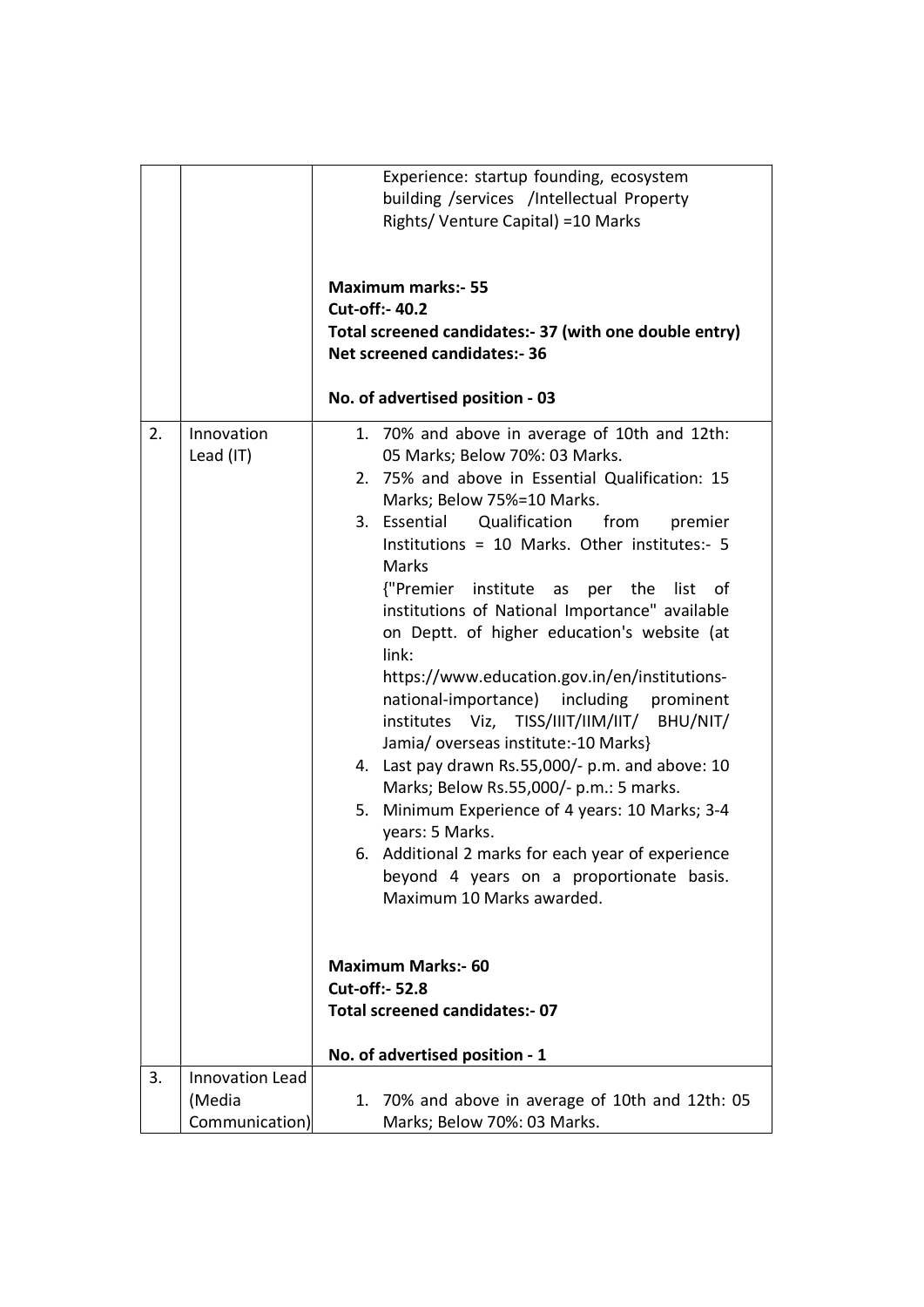|  |                     | 2. 65% and above in Basic Qualification: 10 Marks;     |
|--|---------------------|--------------------------------------------------------|
|  |                     | Below 65%=5 Marks.                                     |
|  |                     | 3. 70% and above in Essential Qualification: 15        |
|  |                     | Marks; Below 70%=10 Marks.                             |
|  |                     | 4. Essential Qualification from premier Institutions = |
|  |                     | 10 Marks. Other institutes: - 5 Marks                  |
|  |                     | {"Premier institute: as per National Institutional     |
|  |                     | Ranking Framework of first 100 Universities            |
|  |                     | available on Deptt. of higher education's website      |
|  |                     | link:<br>(at                                           |
|  |                     | https://www.nirfindia.org/2021/University              |
|  |                     | Ranking.html) including prominent institutes Viz,      |
|  |                     | TISS/IIIT/IIM/IIT/BHU/NIT/Jamia/overseas               |
|  |                     | institute:-10 Marks}                                   |
|  |                     | 5. Last pay drawn Rs.60,000/- p.m. and above: 10       |
|  |                     | Marks; Below Rs.60,000/- p.m.: 5 marks.                |
|  | 6.                  | Minimum Experience of 5 years: 10 Marks; 3-5           |
|  |                     | years: 5 Marks.                                        |
|  |                     | 7. Additional 2 marks for each year of experience      |
|  |                     | beyond 5 years on a proportionate<br>basis.            |
|  |                     | Maximum 10 Marks awarded.                              |
|  |                     |                                                        |
|  |                     |                                                        |
|  |                     | <b>Maximum Marks:- 70</b>                              |
|  | <b>Cut-off:- 53</b> |                                                        |
|  |                     | <b>Total Screened candidates:- 07</b>                  |
|  |                     |                                                        |
|  |                     | No. of advertised position - 1                         |

### \*Shortlisted applications:-

# Innovation Lead (AIM)

| S.No.                 | Regno               |
|-----------------------|---------------------|
| 1.                    | NITI112021108315007 |
| $\mathcal{P}_{\cdot}$ | NITI112021119215504 |
| 3.                    | NITI112021138515928 |
| 4.                    | NITI112021184415037 |
| 5.                    | NITI1120212514833   |
| 6.                    | NITI112021304214956 |
| 7.                    | NITI112021337515010 |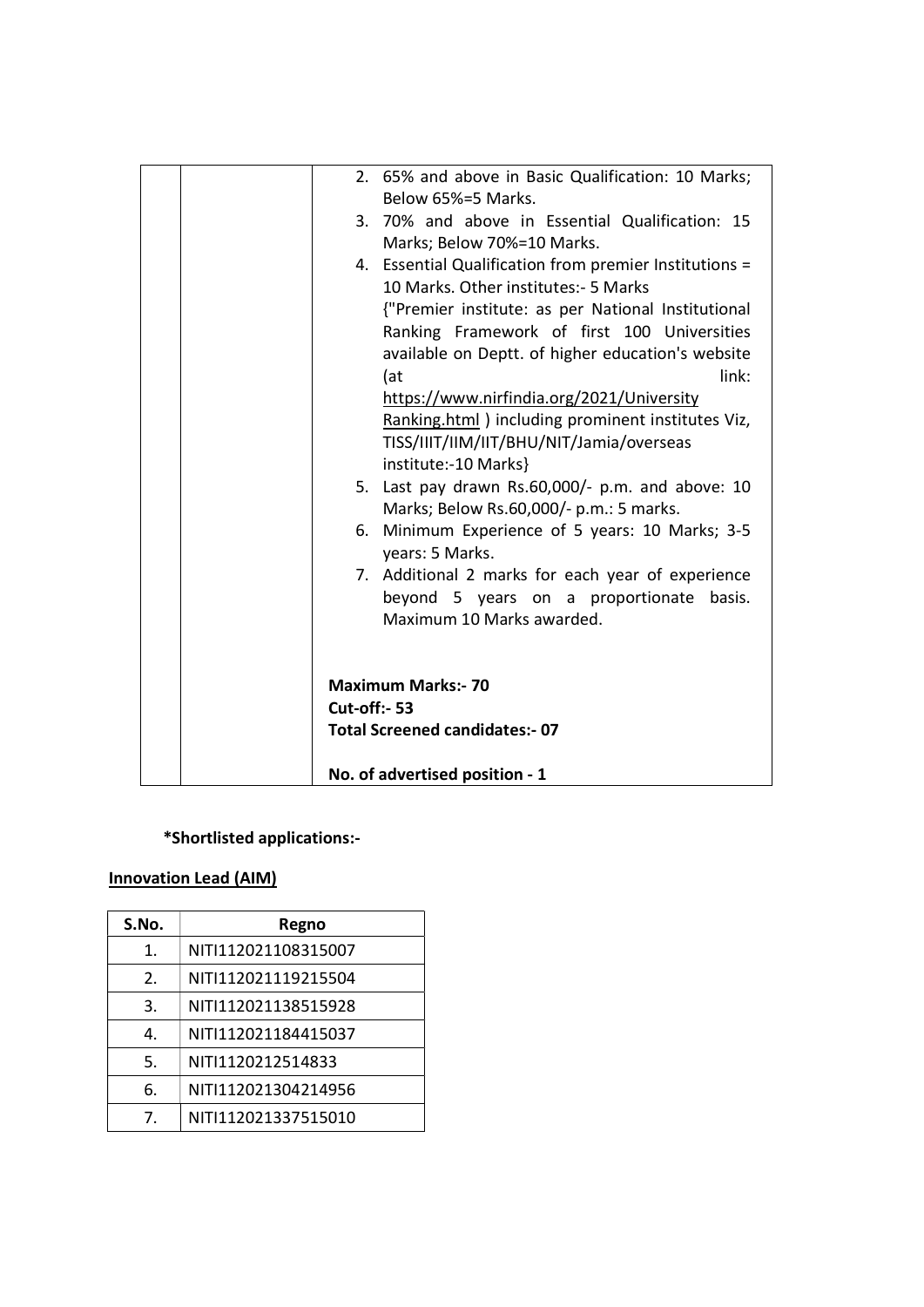| 8.  | NITI112021355515492 |
|-----|---------------------|
| 9.  | NITI112021424315364 |
| 10. | NITI112021516315460 |
| 11. | NITI112021597415858 |
| 12. | NITI112021636215291 |
| 13. | NITI11202170315145  |
| 14. | NITI112021799315883 |
| 15. | NITI112021846414879 |
| 16. | NITI11202186315208  |
| 17. | NITI112021976515133 |
| 18. | NITI122021219516276 |
| 19. | NITI122021225316374 |
| 20. | NITI122021247516225 |
| 21. | NITI122021273316085 |
| 22. | NITI122021346516897 |
| 23. | NITI122021510216948 |
| 24. | NITI122021580416881 |
| 25. | NITI122021618316412 |
| 26. | NITI122021701516418 |
| 27. | NITI122021752216856 |
| 28. | NITI122021769516550 |
| 29. | NITI122021794516222 |
| 30. | NITI122021812516205 |
| 31. | NITI122021874316473 |
| 32. | NITI122021909316896 |
| 33. | NITI122021969216644 |
| 34. | NITI122021985516862 |
| 35. | NITI122021613416400 |
| 36. | NITI122021780516865 |

## Innovation Lead (IT), AIM

| S.No. | Regn. No.           |
|-------|---------------------|
|       | NITI122021562515989 |
|       | NIT1112021112315968 |